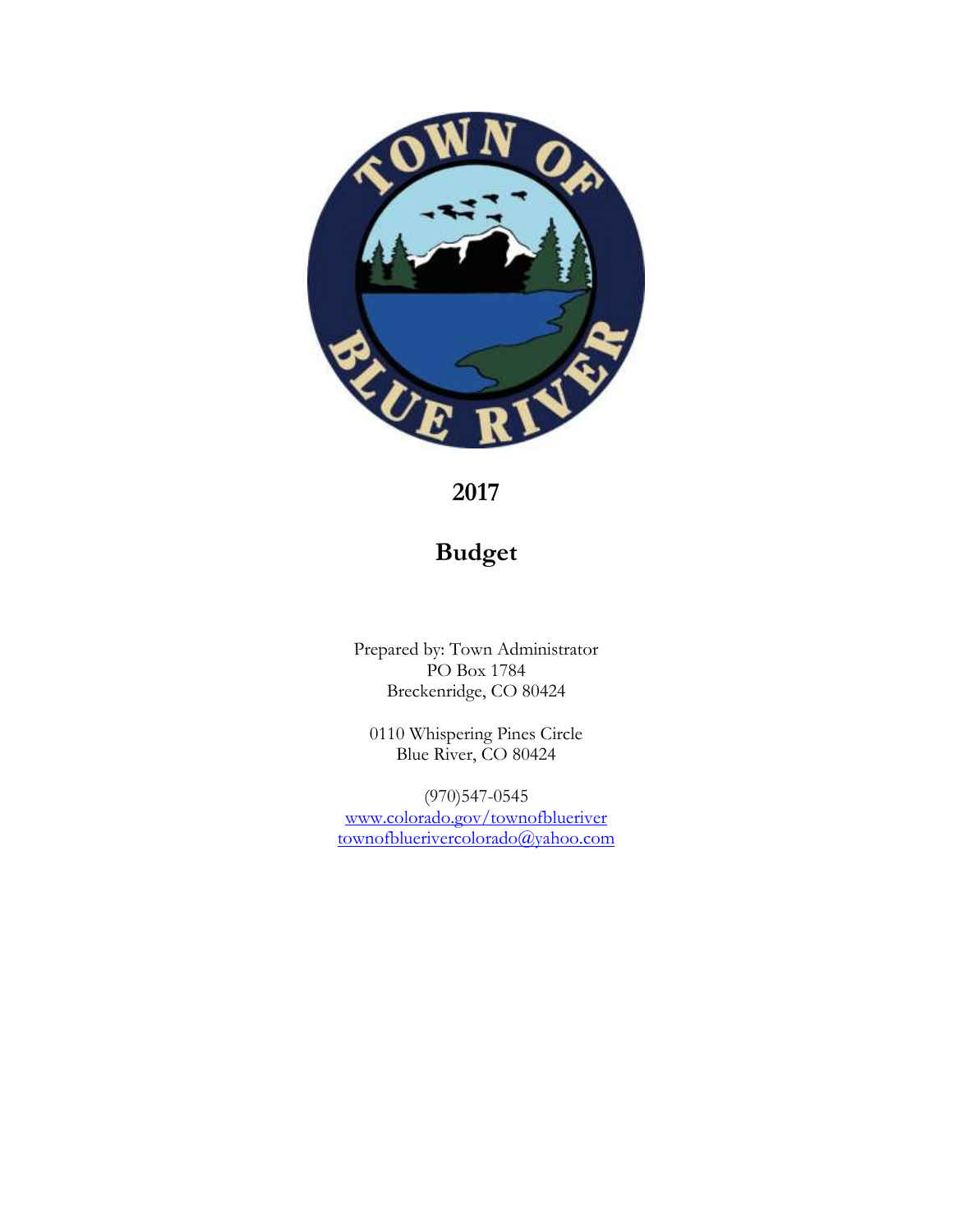# **Town Administrator's Fiscal Summary This summary is organized into 2016 retrospective and 2017 outlook and general fiscal notes**

# **2016 Retrospective**

2016 was another great year for the Town of Blue River. Blue River conducted a municipal election with four newly elected Trustees and Mayor. An additional Trustee was appointed in May 2016. The Town hired a Public Works Official and continues to refine processes to provide efficient and effective services to residents.

### **Streets**

- Installed a guardrail along Lakeshore Loop.
- Conducted annual grading of all town roads.
- Installed new safety signage on Lakeshore Loop.
- Install child safety signs throughout town.
- Cleared and addressed culvert issues throughout town.
- Installed Stop/Yield signs on Starlit and Spruce Creek Road.

# **Community Outreach**

- Wrote and implemented the Blue River Community Outreach Plan.
- Created Trustee Talks to provide residents an opportunity to meet and discuss town topics with Trustees.
- Monthly newsletters.
- Enhanced email delivery system.
- Website updates.
- Held the Blue River Founders Day Celebration in August.
- Hosted a holiday open house.
- Worked to develop the Town's Mission Statement-What is your Blue River?

# **Personnel & Staffing**

Hired a Public Works Official to oversee road maintenance, snow removal and building inspections. This brings the Blue River town staff to three full-time employees.

# **Bus Service**

Summit Stage continues to service the Town of Blue River with two routes in the morning and two in the evening

# **Construction & Development**

Construction in Blue River remains strong with a 6% increase in permits over 2015. There was also 33% increase in new construction over 2015.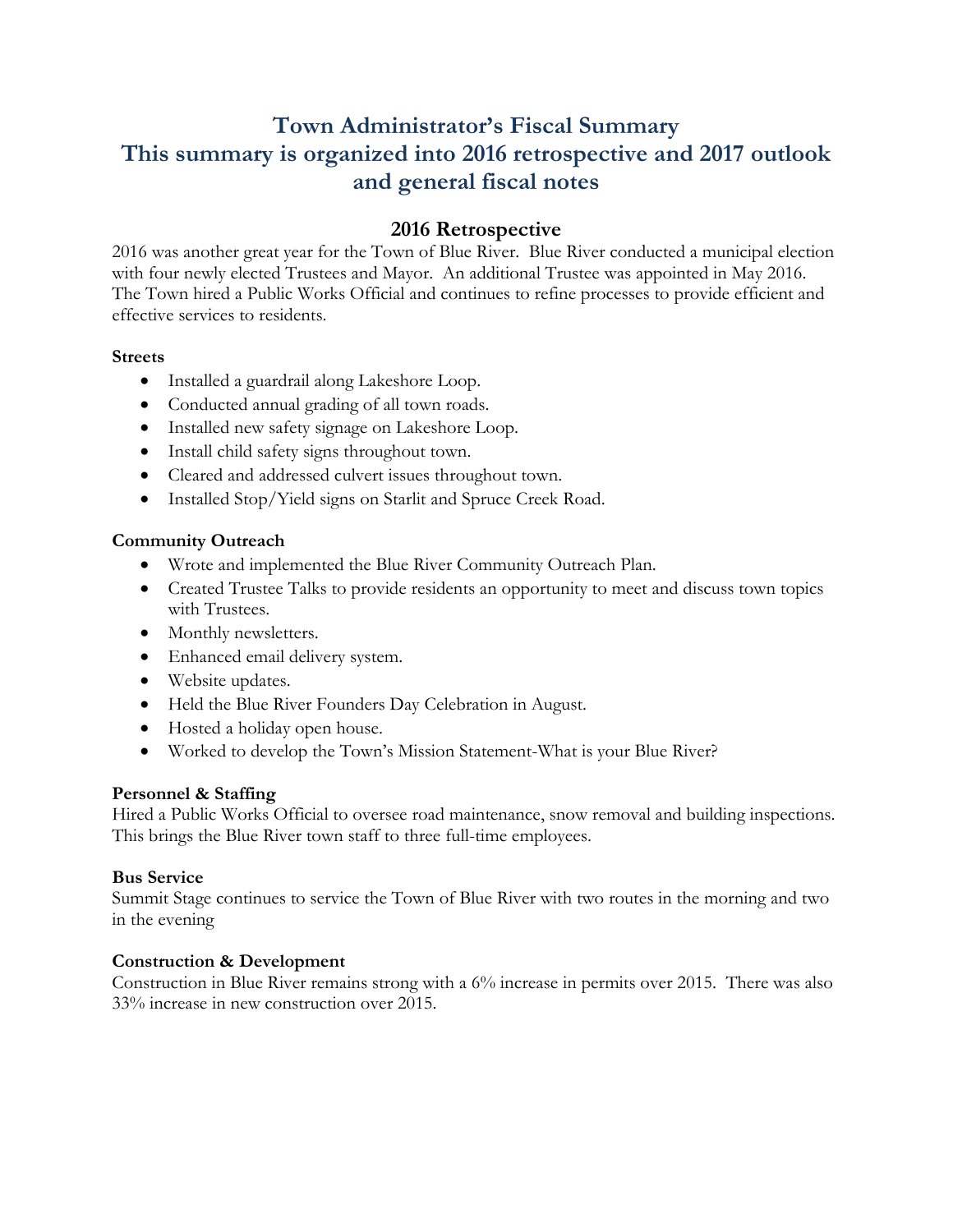**2015 vs. 2016 Building**



### **General Fiscal Notes**

Sales tax and permitting remain steady. There has been an increase in the number of homes registering for short-term rentals. There are currently 85 homes in Blue River rented on a shortterm (less than 30 days basis.)

The population in Blue River continues to grow with the majority of homes being occupied by fulltime homeowners. The 2016 population is estimated at 882, a 2% increase over 2015.

The Town of Blue River saw an 8% decrease in revenues in 2016 due to a sales tax adjustment by the Department of Revenue. Lodging tax, building permits and business licenses all saw increases. Expenses were also down by 8% for the year.

In August of 2016, the Town of Blue River was notified of a misappropriation of sales tax monies received from the State Department of Revenue. Due to incorrect information received by the State Department of Revenue, the Town of Blue River received sales tax dollars that were owed to the Town of Breckenridge. In November 2016, the Town of Blue River repaid \$724,303.26 to the State for reimbursement to the Town of Breckenridge. The Town of Blue River will be conducting a complete audit of 2015 and 2016 to ensure no further monies have been misappropriated.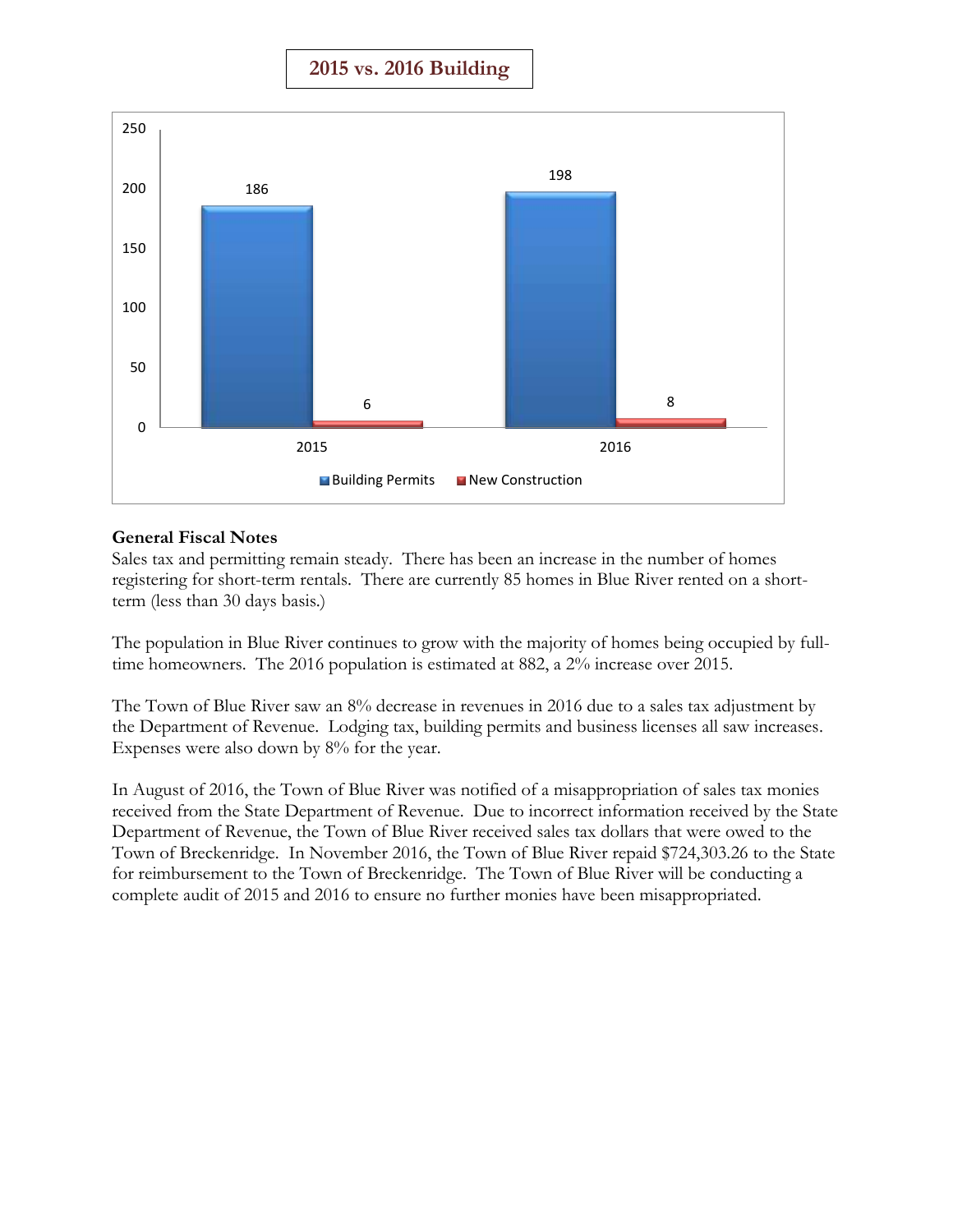



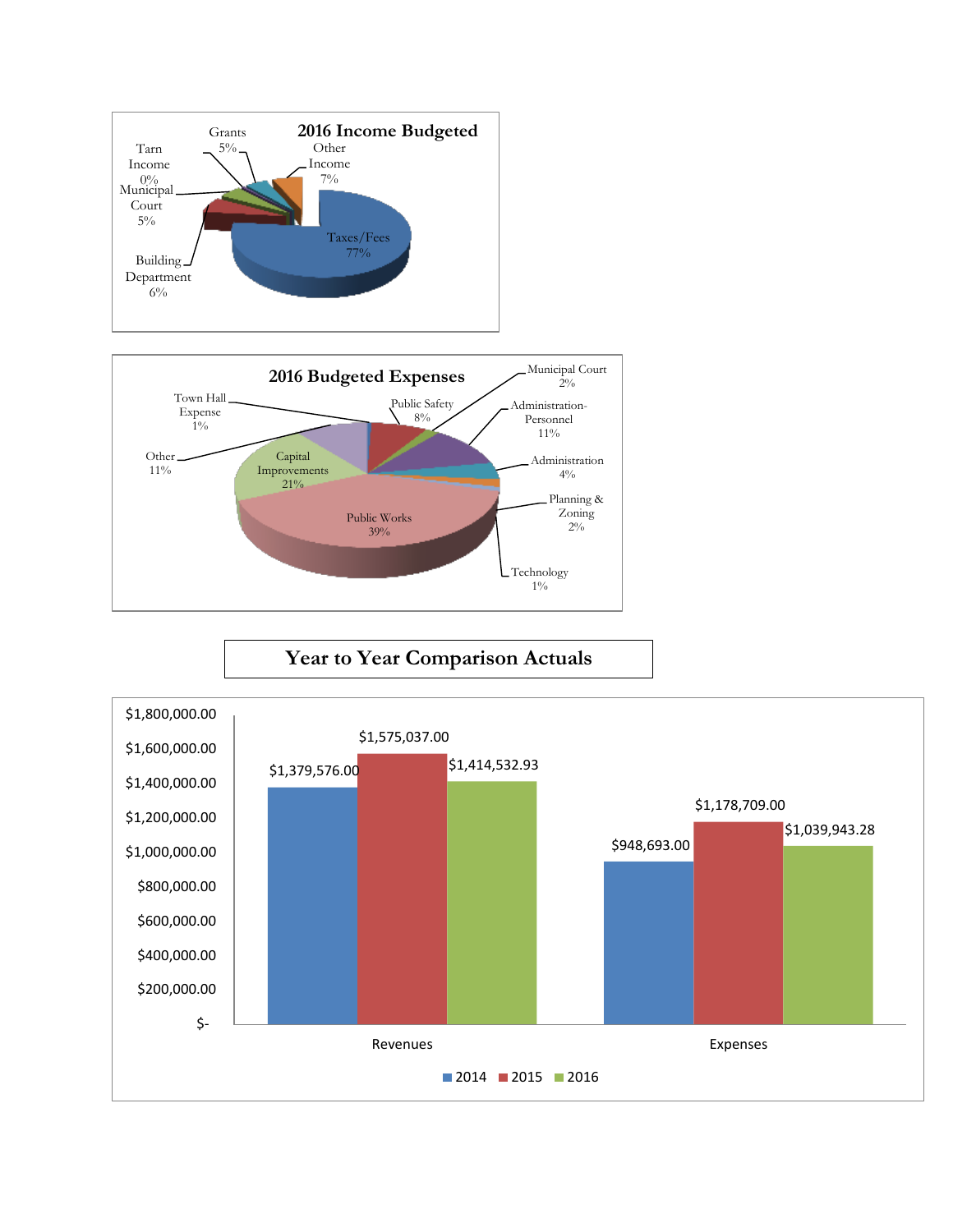# **2017 Plan and Outlook**

### **Capital Outlay**

In 2017, the Blue River Trustees have designated \$576,388 towards capital improvement expenditures.

| Blue River Road drainage corrections | \$277,500 |  |
|--------------------------------------|-----------|--|
| Town Hall Expansion                  | \$280,300 |  |
| Capital Road Planning                | \$50,000  |  |
| Gateway Signage                      | \$12,000  |  |
| General Engineering                  | \$6,588   |  |
| Total                                | \$576,388 |  |

### **Blue River Road**

For 2017, plans are being made to address drainage issues along Blue River Road. Blue River Road is the last major hurdle for runoff from the hillside to cross before it reaches its destination of the Blue River. The main goal of the Blue River Road project is to improve drainage conveyance by adding ditches and cross culverts that will convey runoff under the road rather than across the top of it. The current limits of the project are approximately from 230 to 717 Blue River Road, including Mariposa Place. We will be adding ditches on the uphill side of the road to convey runoff to new cross culverts at low points in the road. Wherever these ditches cross driveways, we will be installing driveway culverts if none are present. By controlling where runoff is crossing the road, the risk of potholes and flooding to residents can be reduced. The major challenge of this project will be to daylight cross culverts to the Blue River wetlands with the use of pipes or swales.

#### **Town Hall Expansion**

Anderson Construction has been hired to build onto the existing Town Hall. The expansion will include a reception area, and two offices. There will be a two bay garage with storage space for administration documents and the Marshal's office. Construction is slated to begin in spring 2017.

#### **Capital Road Planning**

Blue River's road engineering company, Mueller Engineering has been hired to evaluate and develop a 10 year capital road plan. The plan will identify challenges and set priorities with estimated cost for capital road improvements. The plan will assist the Blue River Trustees in long-term budget planning for the continued road improvement projects.

#### **Gateway Signage**

Plans and designs are being developed for the construction of gateway signs to the Town. The goal is to welcome visitors to Blue River and assist in identifying the Town within the County.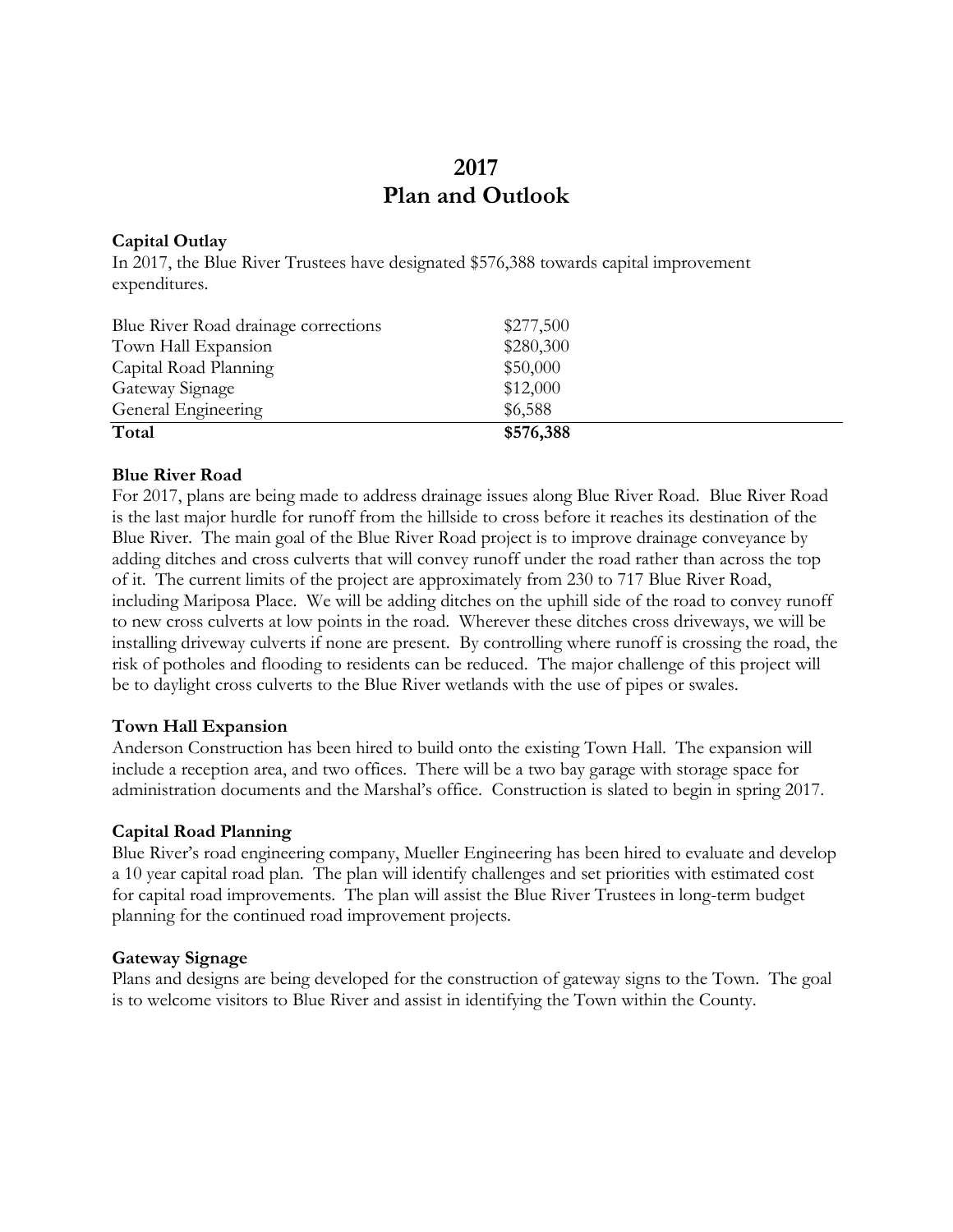# **2017 Fund Budget Summary**

# **General Fund**

| Income |                               |                                |  |
|--------|-------------------------------|--------------------------------|--|
|        | Taxes/Fees                    | \$928,170.41                   |  |
|        | <b>Building Department</b>    | \$66,500.00                    |  |
|        | Municipal Court               | \$53,100.00                    |  |
|        | Tarn Income                   | \$2,600.00                     |  |
|        | Grants                        | \$35,000.00                    |  |
|        | Other Income                  | \$103,100.00                   |  |
|        | <b>Total Income</b>           | \$1,188,470.41                 |  |
|        | <b>Expenses</b>               |                                |  |
|        | Administration-Personnel      | \$187,079.00                   |  |
|        | Administration                | \$68,184.00                    |  |
|        | Town Hall Expense             | \$7,000.00                     |  |
|        | Planning & Zoning             | \$23,400.00                    |  |
|        | Municipal Court               | \$17,300.00                    |  |
|        | Public Safety                 | \$108,800.00                   |  |
|        | Public Works                  | \$1,037,888.00                 |  |
|        | <b>Total Expenses</b>         | \$1,449,651.00                 |  |
|        |                               | <b>Capital Fund</b>            |  |
|        | <b>Expenses</b>               |                                |  |
|        | Blue River Road Project       | \$227,500.00                   |  |
|        | Capital Planning              | \$50,000.00                    |  |
|        | Signage                       | \$12,000.00                    |  |
|        | Engineering                   | \$6,588.00                     |  |
|        | Town Hall Construction        | \$280,300.00                   |  |
|        | <b>Total Capital Expenses</b> | \$576,388.00                   |  |
|        |                               |                                |  |
|        |                               |                                |  |
|        |                               | <b>Conservation Trust Fund</b> |  |
|        |                               | $A \land A \land A$            |  |

**Revenues** \$6,000.00<br>Total Fund Balance \$77,333.88  $Total Fund Balance$ </u>